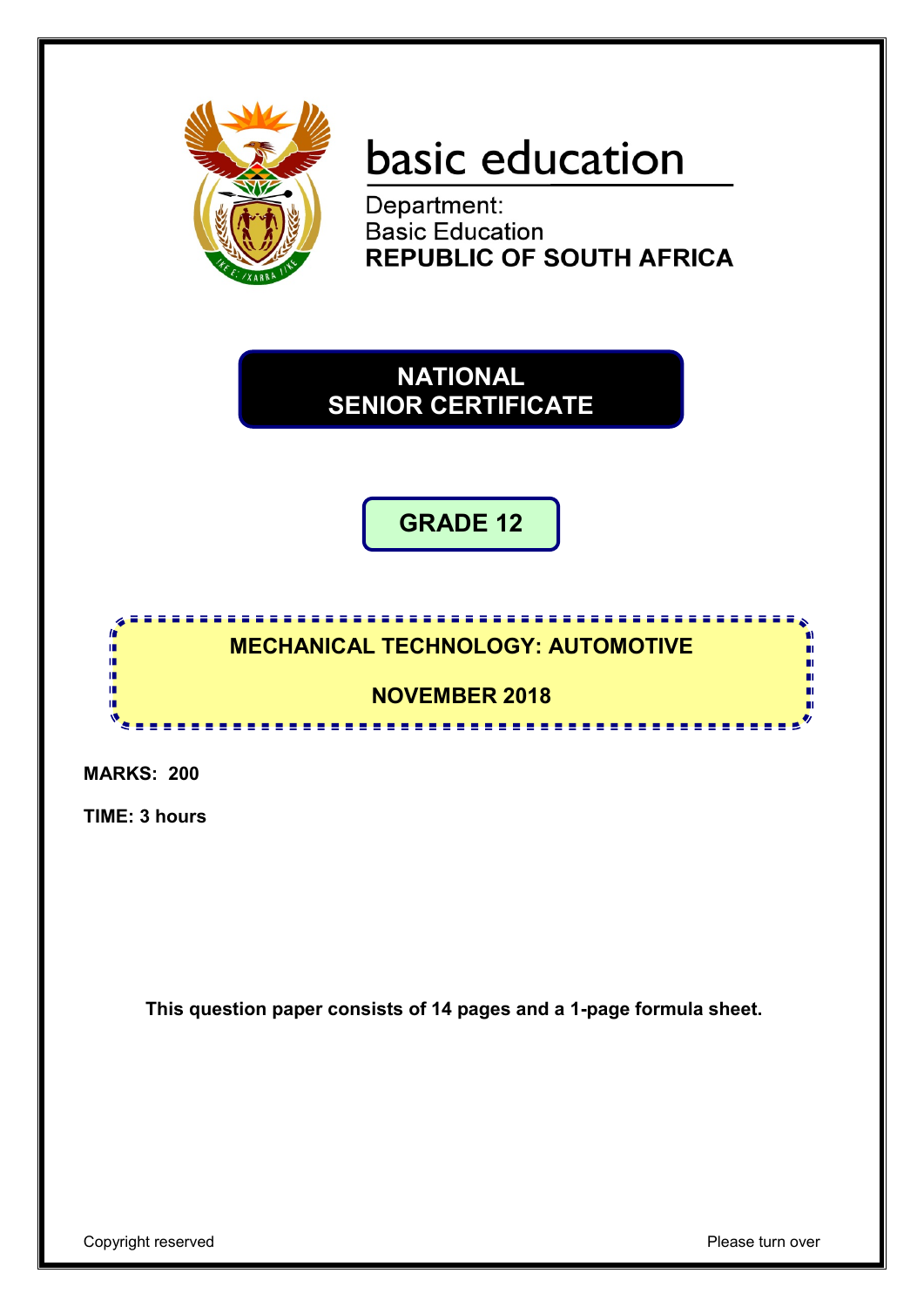## **INSTRUCTIONS AND INFORMATION**

- 1. Write your centre number and examination number in the spaces provided on the ANSWER BOOK.
- 2. Read ALL the questions carefully.
- 3. Answer ALL the questions.
- 4. Number the answers correctly according to the numbering system used in this question paper.
- 5. Start EACH question on a NEW page.
- 6. Show ALL calculations and units. Round off final answers to TWO decimal places.
- 7. Candidates may use non-programmable scientific calculators and drawing instruments.
- 8. The value of gravitational acceleration should be taken as 10 m/s<sup>2</sup>.
- 9. All dimensions are in millimetres, unless stated otherwise in the question.
- 10. Write neatly and legibly.
- 11. A formula sheet is attached to the question paper.
- 12. Use the criteria below to assist you in managing your time.

| <b>QUESTION</b> | <b>CONTENT</b>                                                    | <b>MARKS</b> | <b>TIME</b><br>in minutes |
|-----------------|-------------------------------------------------------------------|--------------|---------------------------|
|                 | <b>GENERIC</b>                                                    |              |                           |
|                 | Multiple-choice questions                                         | 6            | 6                         |
| $\overline{2}$  | Safety                                                            | 10           | 10                        |
| 3               | <b>Materials</b>                                                  | 14           | 14                        |
|                 | <b>SPECIFIC</b>                                                   |              |                           |
| 4               | Multiple-choice questions                                         | 14           | 10                        |
| 5               | <b>Tools and Equipment</b>                                        | 23           | 20                        |
| 6               | Engines                                                           | 28           | 25                        |
|                 | Forces                                                            | 32           | 25                        |
| 8               | Maintenance                                                       | 23           | 20                        |
| 9               | <b>Systems and Control (Automatic Gearbox)</b>                    | 18           | 20                        |
| 10              | Systems and Control (Axles, Steering Geometry<br>and Electronics) | 32           | 30                        |
|                 | <b>TOTAL</b>                                                      | 200          | 180                       |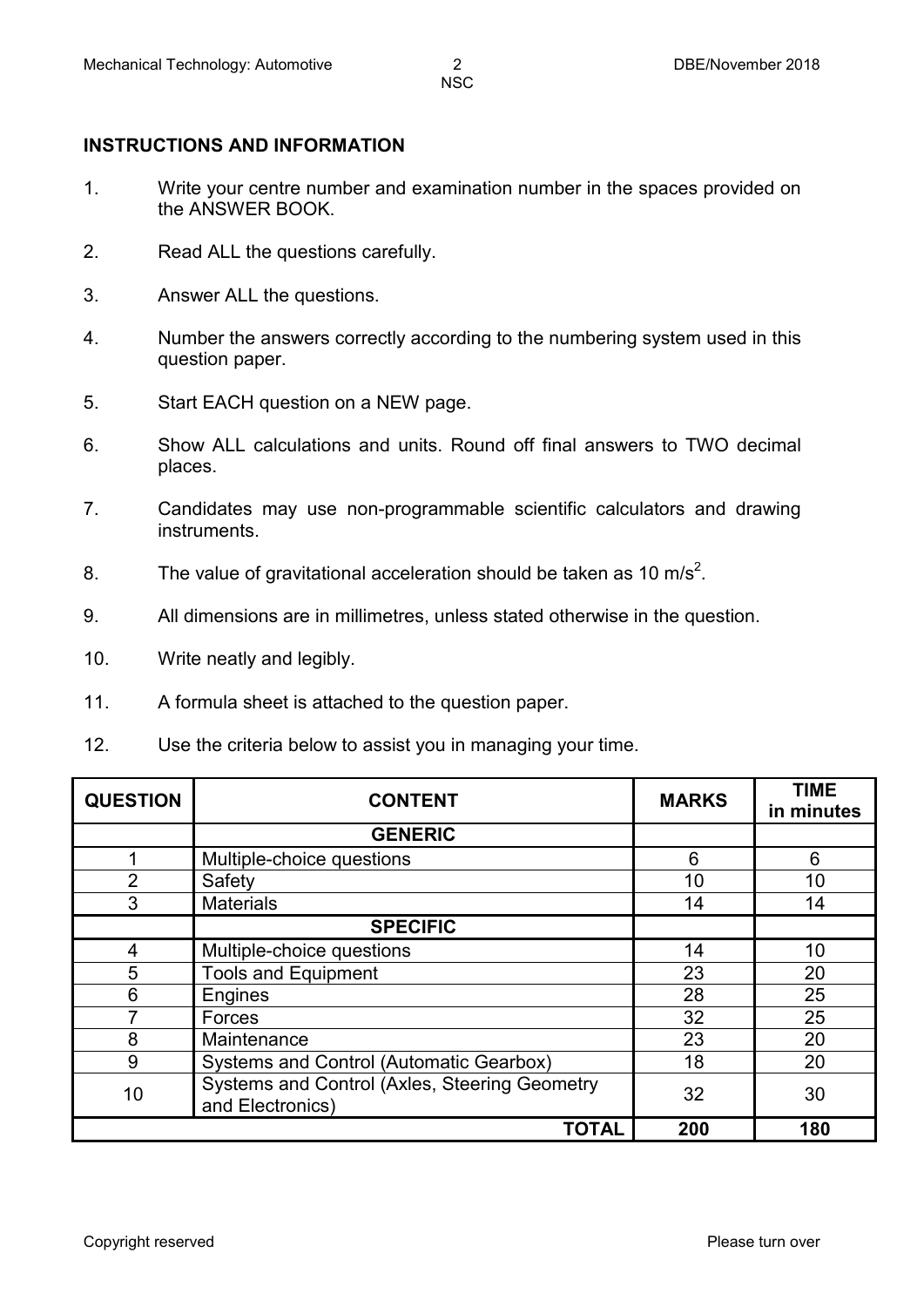# **QUESTION 1: MULTIPLE-CHOICE QUESTIONS (GENERIC)**

Various options are provided as possible answers to the following questions. Choose the answer and write only the letter (A–D) next to the question numbers (1.1 to 1.6) in the ANSWER BOOK, e.g. 1.7 E.

- 1.1 What is the purpose of the Occupational Health and Safety Act, 1993 (Act 85 of 1993) with regard to HIV/Aids awareness?
	- A The Act on safety states that all employers must make sure that the workplace is safe and that employees are not at risk of becoming infected with HIV at work.
	- B The Act contains common guidelines on how employers, employees and trade unions should respond to HIV in the workplace.
	- $\mathcal{C}$ Employers may not demote or promote an employee based on his/her HIV status.
	- D Employers cannot simply dismiss a person who has HIV. (1)
- 1.2 Which ONE of the following items of personal protective equipment (PPE) is applicable when arc welding is performed on a work piece?
	- A Hard hat
	- B Welding goggles
	- $\mathcal{C}$ Welding helmet
	- D. Face shield (1) (1)
- 1.3 Who is responsible for the provision of safety equipment in the workplace?
	- A Employer
	- B Employee
	- C Customer
	- D. Foreman (1)
- 1.4 Which ONE of the following properties of solid steel will change if the steel is subjected to a heat treatment process?
	- A Length
	- B **Hardness**
	- $\mathcal{C}$ Size
	- D Shape (1)
- 1.5 The purpose of normalising steel is to …
	- A harden.
	- B temper.
	- $\mathcal{C}$ harden the core.
	- D. relieve internal stresses. (1)
- 1.6 If a sound test is applied to high-carbon steel, which ONE of the following sounds will help one to identify the metal?
	- A Loud and clear sound
	- B Dull sound
	- C Soft ringing sound
	- D. Low ringing sound (1) (1)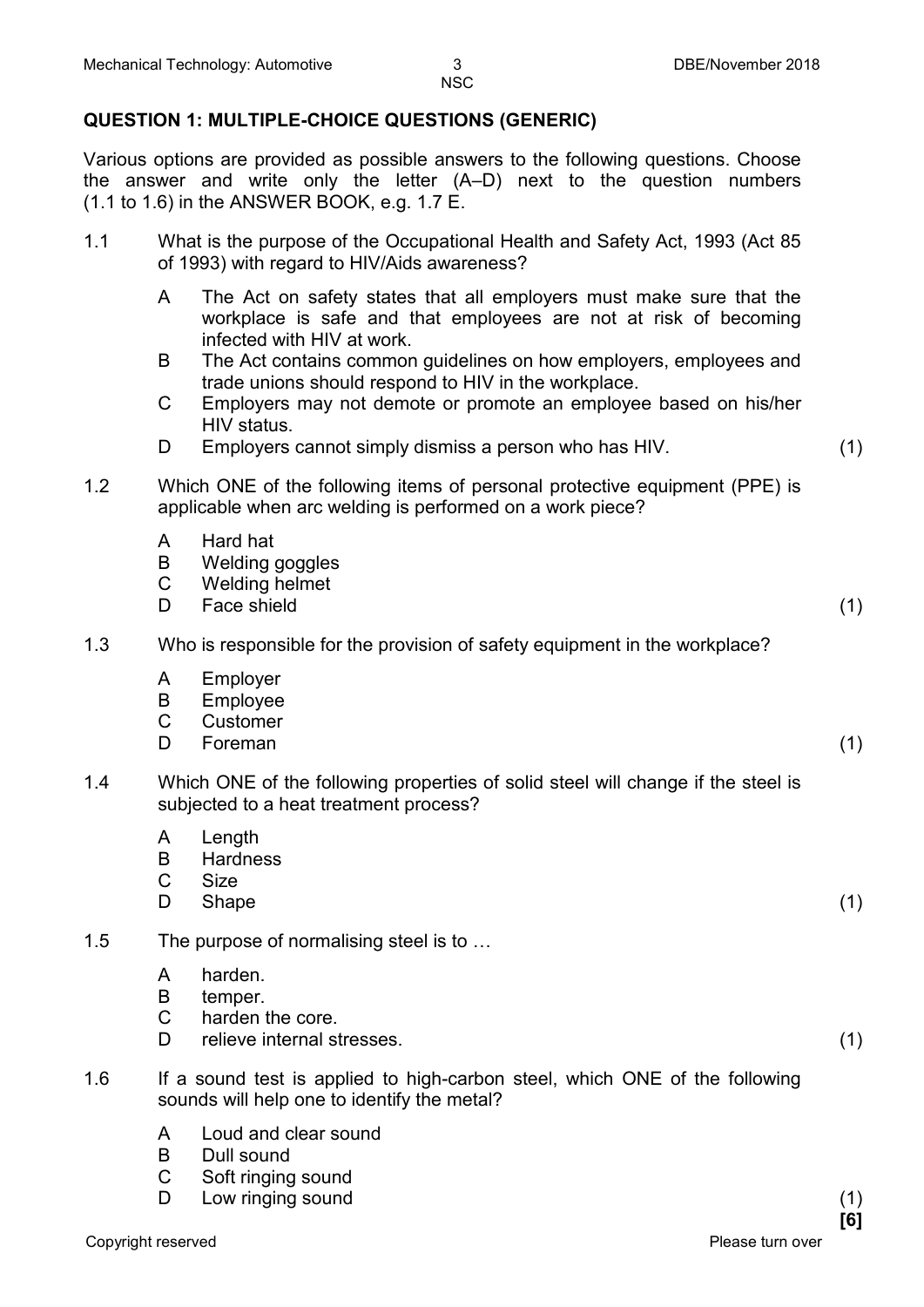# **QUESTION 2: SAFETY (GENERIC)**

| 2.1 |                                                                                         | An angle grinder is used to smoothen a welded joint. State TWO safety<br>measures that must be observed before using the angle grinder. | (2)           |
|-----|-----------------------------------------------------------------------------------------|-----------------------------------------------------------------------------------------------------------------------------------------|---------------|
| 2.2 |                                                                                         | Give TWO reasons why it is important to wear welding goggles during<br>oxy-acetylene gas welding.                                       | (2)           |
| 2.3 |                                                                                         | Name TWO items of personal protective equipment (PPE) that one will use<br>when working with a hydraulic press.                         | (2)           |
| 2.4 |                                                                                         | Name TWO types of workshop layouts.                                                                                                     | (2)           |
| 2.5 | workplace.                                                                              | Name TWO responsibilities of the employer when applying first aid in the                                                                | (2)<br>$[10]$ |
|     |                                                                                         | <b>QUESTION 3: MATERIALS (GENERIC)</b>                                                                                                  |               |
| 3.1 | steel.                                                                                  | Name ONE property of steel that is tested by conducting a bending test on                                                               | (2)           |
| 3.2 | processes on steel:                                                                     | Give TWO reasons for conducting EACH of the following heat-treatment                                                                    |               |
|     | 3.2.1                                                                                   | Annealing                                                                                                                               | (2)           |
|     | 3.2.2                                                                                   | Case hardening                                                                                                                          | (2)           |
| 3.3 |                                                                                         | Explain why the tempering of steel is done after the hardening process.                                                                 | (2)           |
| 3.4 | State the THREE factors that must be considered during all heat-treatment<br>processes. |                                                                                                                                         | (3)           |
| 3.5 |                                                                                         | Explain the <i>hardening process</i> of steel.                                                                                          | (3)<br>[14]   |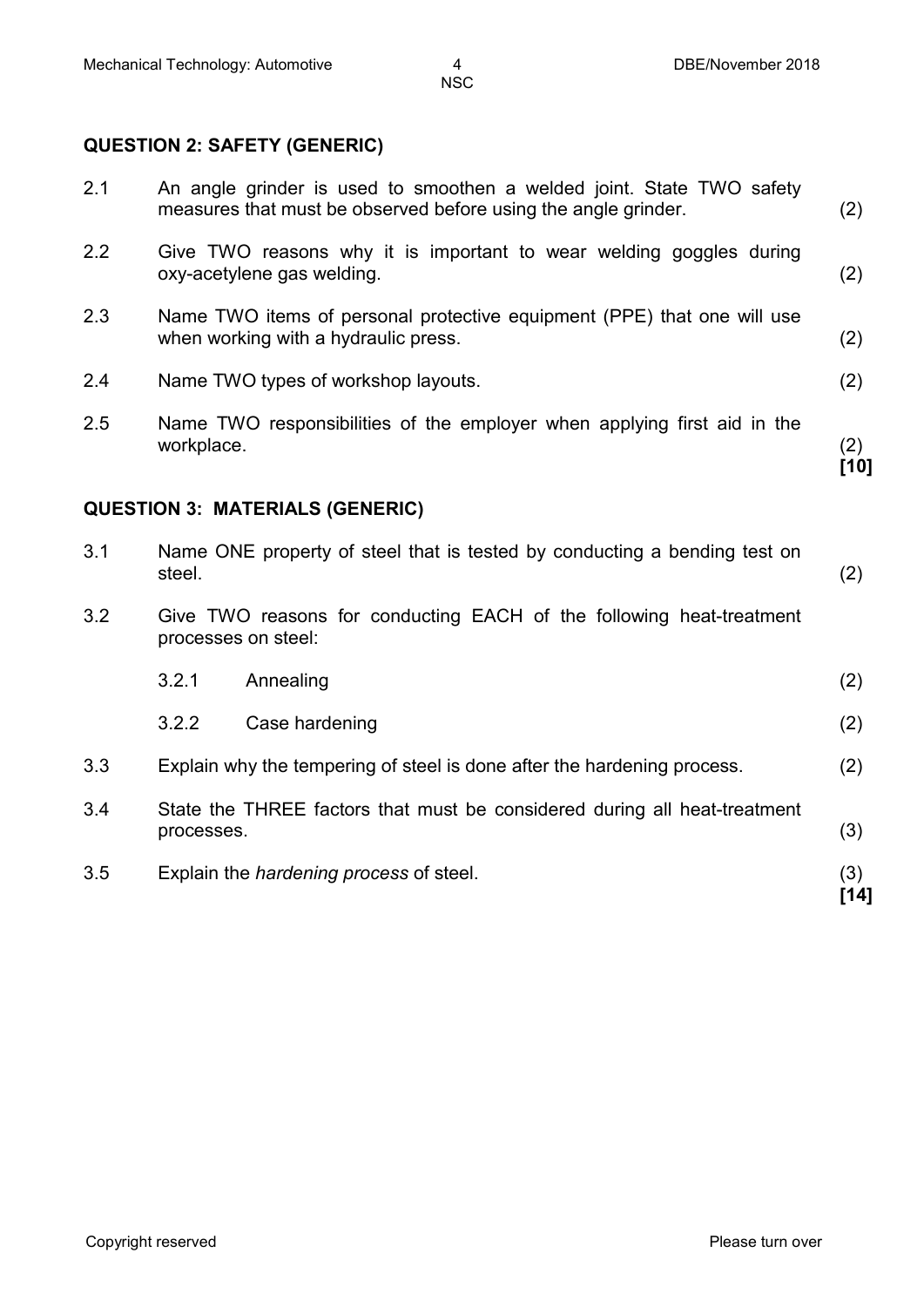#### **QUESTION 4: MULTIPLE-CHOICE QUESTIONS (SPECIFIC)**

Various options are provided as possible answers to the following questions. Choose the answer and write only the letter (A–D) next to the question numbers (4.1 to 4.14) in the ANSWER BOOK, e.g. 4.15 E.

- 4.1 Which ONE of the following pieces of equipment is used to set the wheel alignment of a motor vehicle?
	- A Pressure tester
	- B Torsion tester
	- C Bubble gauge
	- D Wheel gauge (1) (1)
- 4.2 What is the purpose of a wheel balancer?

To balance …

- A the angles of a motor vehicle
- B the wheels for static and dynamic balance
- $\mathcal{C}$ the steering control for better road grip
- D engine torque delivered to the wheels (1)
- 4.3 Identify the type of supercharger shown in FIGURE 4.3 below.



A Twin screw supercharger

- B Roots supercharger
- C Centrifugal supercharger
- D<sub>1</sub> Vane type supercharger (1) (1)

- 4.4 What is the purpose of a vibration damper on the engine of a motor vehicle?
	- A To check whether the valve lifter is resting on the cam
	- B To obtain static balance of the crankshaft
	- $\mathcal{C}$ To balance the crank arms and pistons
	- D<sub>1</sub> To counteract the torsional vibrations of the crankshaft (1)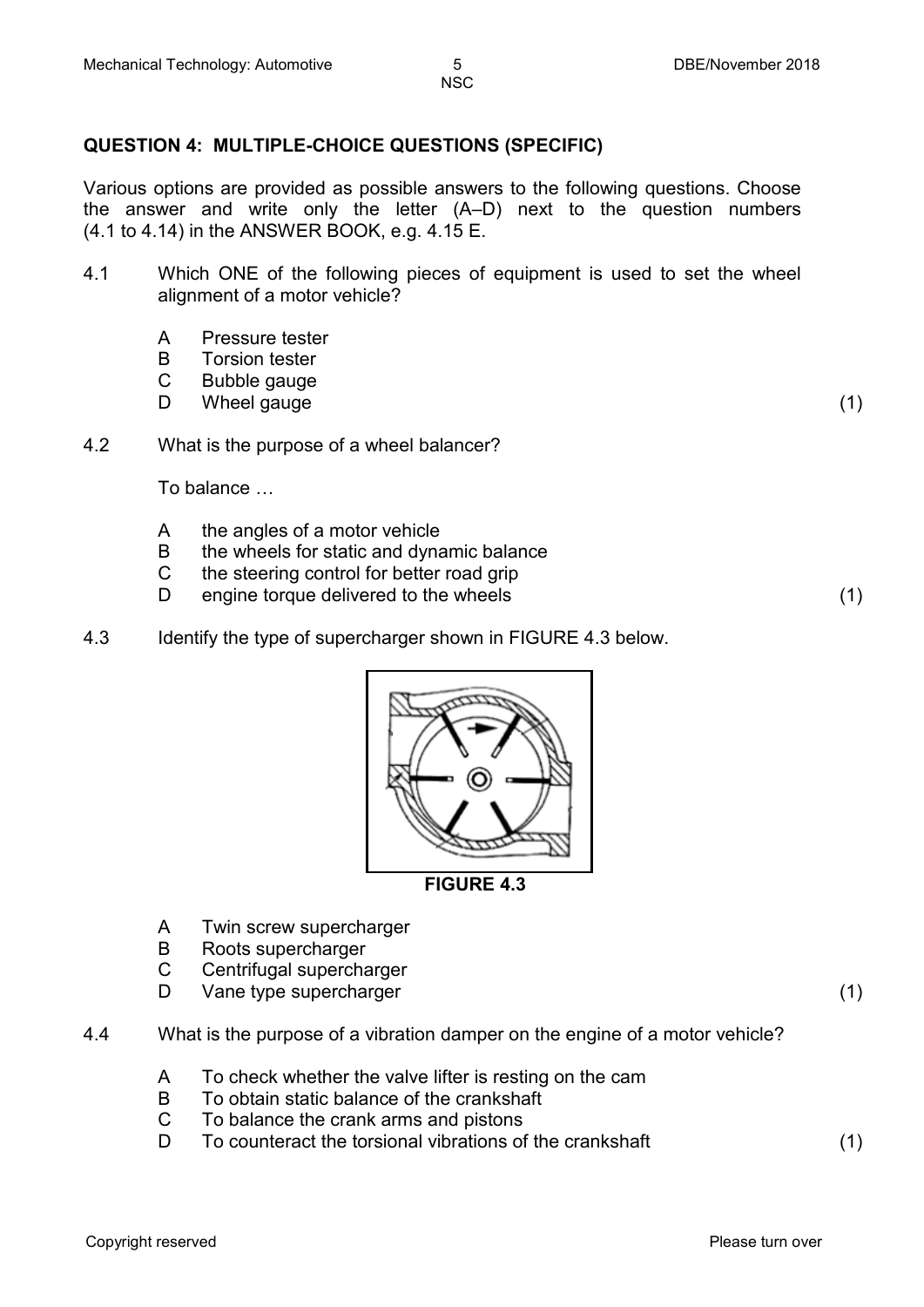- 4.5 The power of an engine may be defined as …
	- A the rate of doing work within a certain time slot.
	- B a force that overcomes resistance and causes movement.
	- C the twisting effect transmitted by a rotating shaft.
	- D. the measure to determine the force developed by burning fuel in a cylinder. (1)
- 4.6 What will be the brake power of an engine if the engine develops torque of 180 N.m at 3 000 r/min?
	- A 0,56 kW
	- B 5,65 kW
	- C 56,55 kW
	- D  $6,67$  kW (1)
		-
- 4.7 The relationship between the total volume of a cylinder when the piston is at bottom dead centre to the combustion chamber volume in the cylinder is known as the …
	- A compression ratio.
	- B clearance volume.
	- C swept volume.
	- D. clearance ratio. (1)
- 4.8 Which device controls the modern electronic automatic transmission of a vehicle?
	- A Electronic control unit
	- B Automatic transmission unit
	- $\mathcal{C}$ Electronic automatic transmission
	- D. Transmission control unit (1) (1)
- 4.9 What is the effect of the gear ratio on the road speed of a motor vehicle?
	- A A lower gear ratio decreases the road speed.
	- B A higher gear ratio decreases the road speed.
	- $\mathcal{C}$ A higher gear ratio increases the road speed.
	- D A lower gear ratio increases the road speed. (1)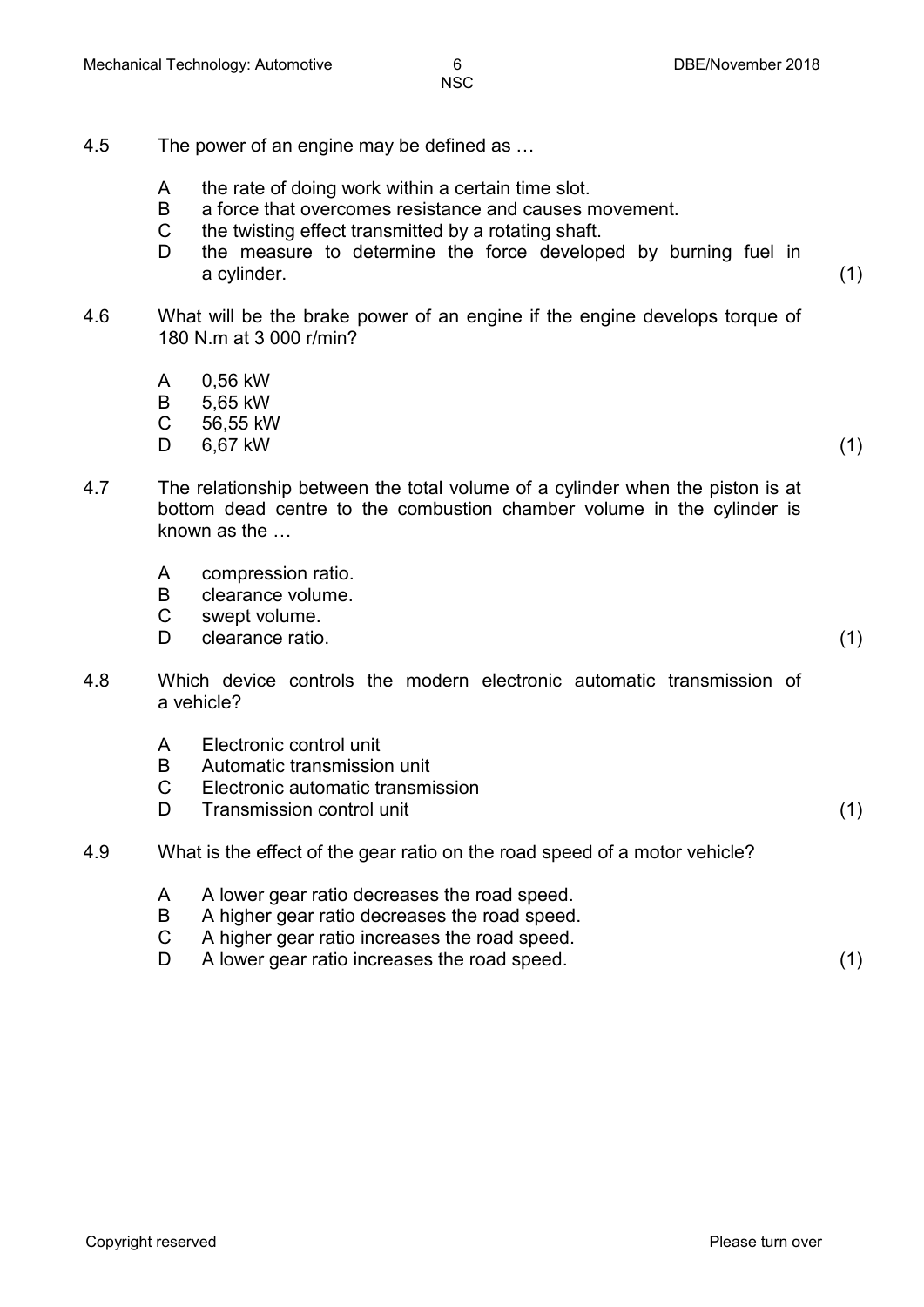4.10 What type of gear train is shown in FIGURE 4.10 below?



# **FIGURE 4.10**

- A Epicyclic gear train
- B Ring gear train
- C Circular gear train
- D. Helical gear train (1) (1)
- 4.11 What is the effect of a large positive caster angle on the wheels of a vehicle?
	- A The pressure increases.
	- B The pressure decreases.
	- $\mathsf{C}$ The wheels will stop rotating.
	- D The wheels will wobble. (1)
- 4.12 What is the definition of *static balance* of a wheel and tyre assembly?

… around the axis of rotation in the rotation plane.

- A Equal distribution of less weight
- B Unequal distribution of little weight
- C Unequal distribution of all weight
- D. Equal distribution of all weight (1)
- 4.13 Which exhaust emission control device is used to convert toxic gases and pollutants to less toxic gases from the exhaust gases of an internal combustion engine?
	- A Catalytic converter
	- B Toxic converter
	- $\overline{C}$ Exhaust converter
	- D<sub>1</sub> Pollution converter (1)
- 4.14 Which ONE of the following safety measures must be taken into consideration when testing or repairing an alternator?
	- A Always connect the positive and negative cables of the tester to the relevant poles of the battery.
	- B Let the alternator run in an open circuit.
	- C Make sure that all battery cables are connected to the alternator.
	- D<sub>1</sub> Connect the battery and alternator before arc welding is done on the motor vehicle. (1)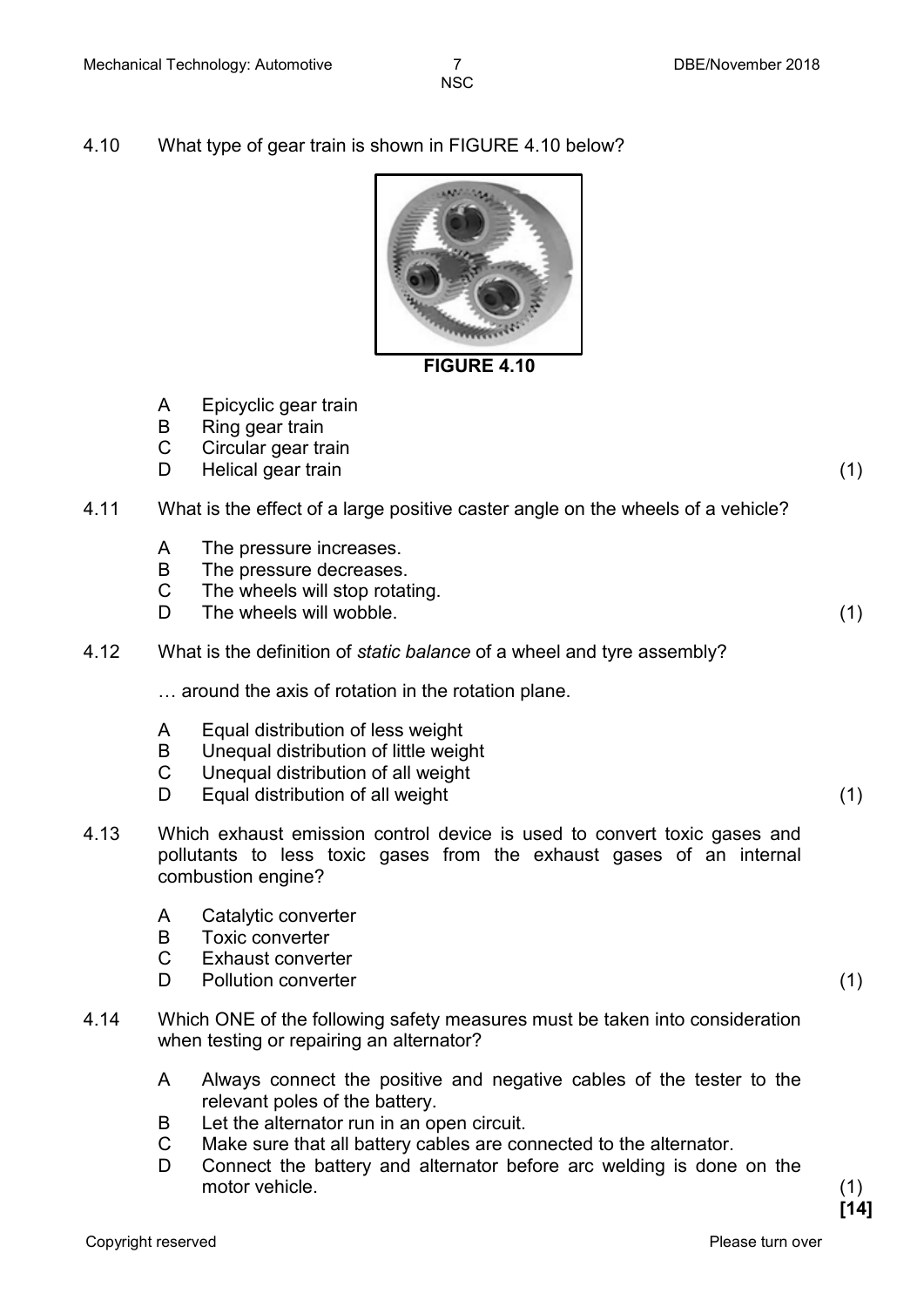# **QUESTION 5: TOOLS AND EQUIPMENT (SPECIFIC)**

5.1 FIGURE 5.1 below shows equipment that is used in the automotive workshop. Answer the questions that follow.



**FIGURE 5.1**

|     | 5.1.1            | Identify the equipment in FIGURE 5.1.                                                                                                                         | (1)         |
|-----|------------------|---------------------------------------------------------------------------------------------------------------------------------------------------------------|-------------|
|     | 5.1.2            | Label parts A-D.                                                                                                                                              | (4)         |
|     | 5.1.3            | Describe the purpose of the equipment.                                                                                                                        | (2)         |
| 5.2 |                  | What is the function of the cylinder leakage tester?                                                                                                          | (2)         |
| 5.3 |                  | A gas analyser is used to analyse the exhaust gases of a motor vehicle. Give<br>ONE reason why it is important to make sure that there are no leakages in the |             |
|     | exhaust pipe.    |                                                                                                                                                               |             |
| 5.4 |                  | State ONE function of a computerised diagnostic scanner.                                                                                                      | (1)         |
| 5.5 | gauge.           | Explain the procedure to follow when checking the camber using a bubble                                                                                       | (4)         |
| 5.6 | balancing.       | Name THREE faults that can be established when performing dynamic wheel                                                                                       | (3)         |
| 5.7 | a motor vehicle? | What is the purpose of the turn-tables used to adjust the wheel alignment on                                                                                  | (4)<br>[23] |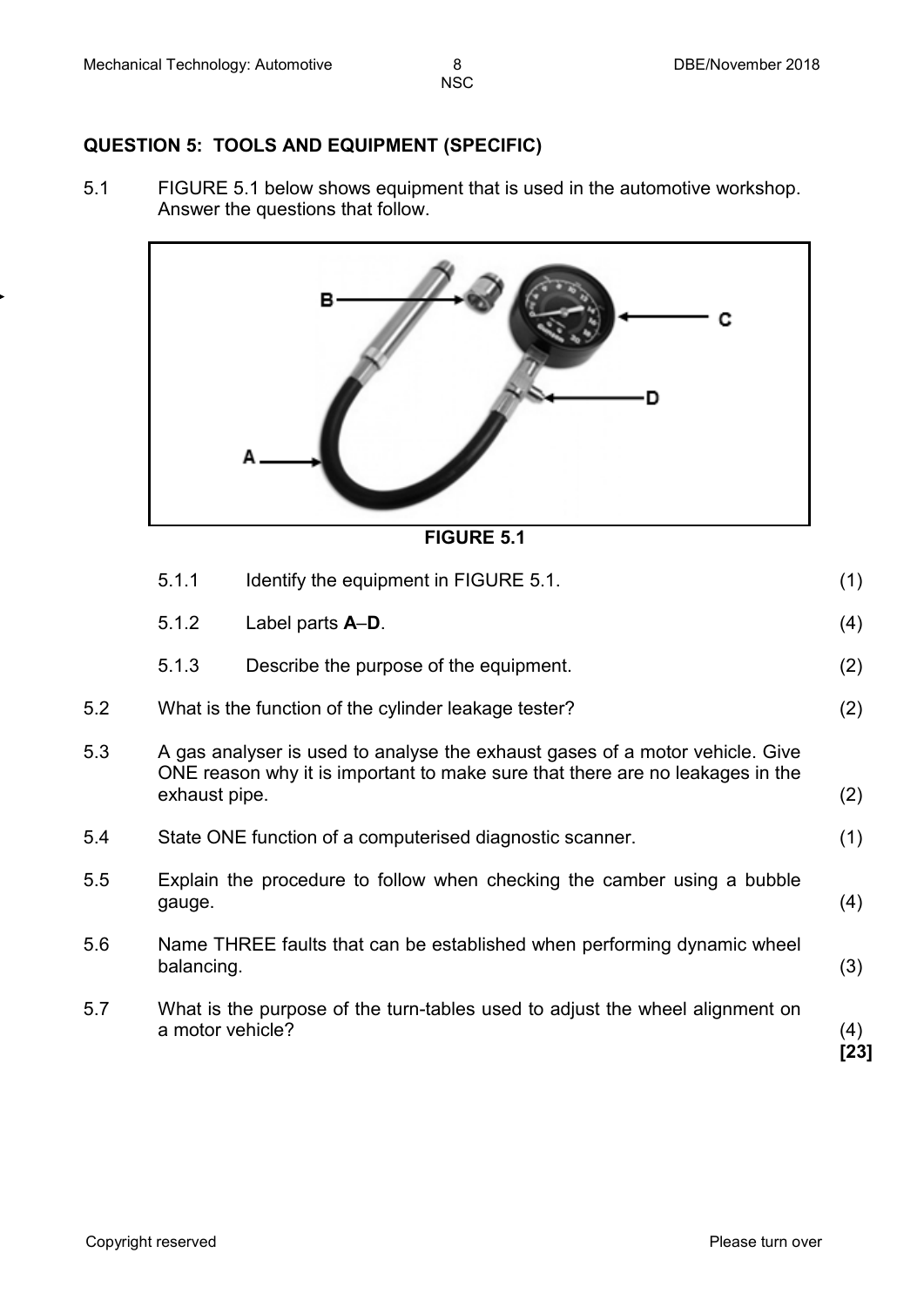#### **QUESTION 6: ENGINES (SPECIFIC)**

- 6.1 What you understand by *static balancing of a crankshaft*? (2)
- 6.2 Identify the cylinder layouts as illustrated in FIGURES 6.2.1 and 6.2.2 below.

6.2.1



622



(1)

(1)

- 6.3 Explain how you will determine the firing order of a four-cylinder petrol engine if it is not marked on the crankshaft pulley and the manual is not available.  $(5)$
- 6.4 State the firing order of the following types of engines:

| 6.4.1 | Four-cylinder in-line engine |  |
|-------|------------------------------|--|
| 6.4.2 | V6-cylinder engine           |  |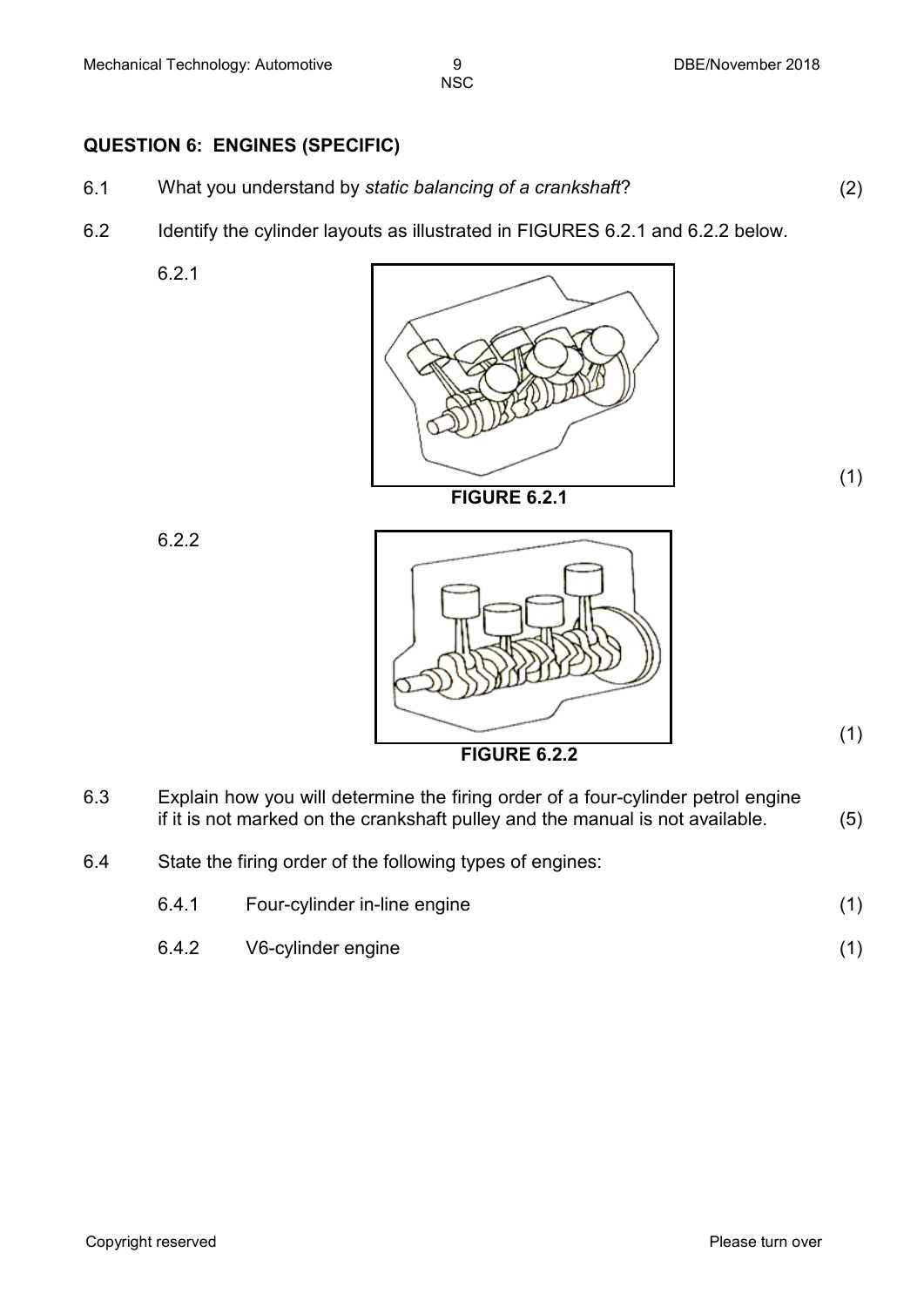6.5 A turbocharger is shown in FIGURE 6.5 below. Answer the questions that follow.



**FIGURE 6.5**

|     | 6.5.1 | Label parts A-G.                                                      | (7)         |
|-----|-------|-----------------------------------------------------------------------|-------------|
|     | 6.5.2 | State TWO advantages of the turbocharger.                             | (2)         |
| 6.6 |       | Explain the following terms:                                          |             |
|     | 6.6.1 | <b>Boost</b>                                                          | (2)         |
|     | 6.6.2 | Turbo lag                                                             | (2)         |
| 6.7 |       | What is the purpose of the waste gate in the turbocharger?            | (2)         |
| 6.8 |       | What is the purpose of an oil cooler fitted to a turbocharged engine? | (2)<br>[28] |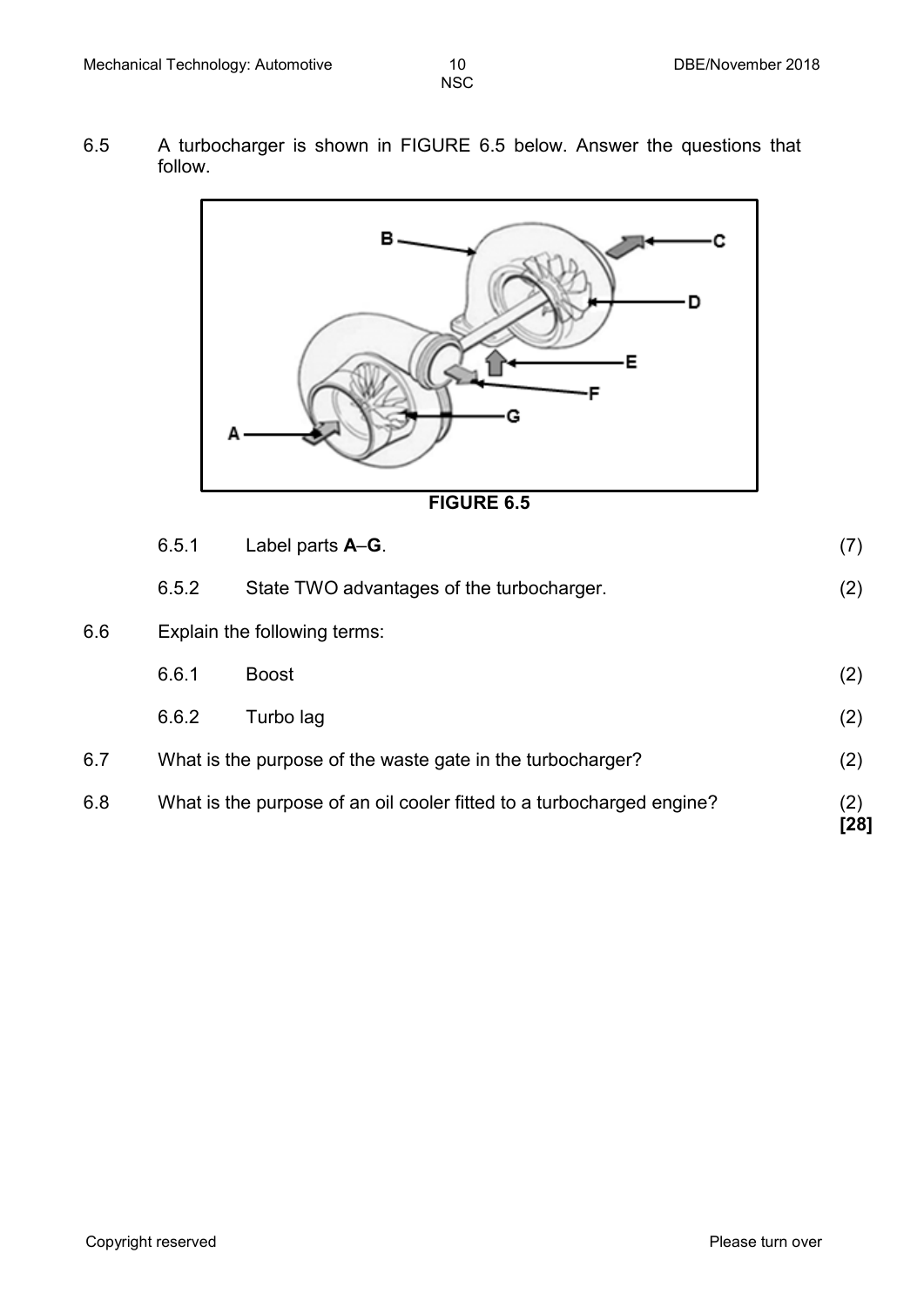# **QUESTION 7: FORCES (SPECIFIC)**

| 7.1 |                                             | Define the term <i>torque</i> .                                      |                                                                                                                            |             |
|-----|---------------------------------------------|----------------------------------------------------------------------|----------------------------------------------------------------------------------------------------------------------------|-------------|
| 7.2 |                                             | What is meant by the term <i>clearance volume</i> of an engine?      |                                                                                                                            |             |
| 7.3 |                                             | combustion engine.                                                   | State TWO methods to increase the compression ratio of an internal                                                         | (2)         |
| 7.4 |                                             | compression ratio of 8,5:1.                                          | The bore and stroke of an engine are 75 mm and 80 mm respectively. It has a                                                |             |
|     | Calculate:                                  |                                                                      |                                                                                                                            |             |
|     | 7.4.1                                       | The swept volume in $cm3$                                            |                                                                                                                            | (3)         |
|     | 7.4.2                                       |                                                                      | The original clearance volume in cm <sup>3</sup>                                                                           | (3)         |
|     | 7.4.3                                       |                                                                      | The engine has been rebored to 78 mm. What will be the new<br>compression ratio if the clearance volume remains unchanged? | (6)         |
| 7.5 |                                             | four-cylinder petrol engine:                                         | The following data was recorded during a test carried out on a four-stroke                                                 |             |
|     | Stroke:<br>Bore diameter:<br>Scale reading: | Mean effective pressure:<br>Engine revolutions:<br>Brake arm length: | 1400 kPa<br>110 mm<br>100 mm<br>3 600 r/min<br>450 mm<br>75 kg                                                             |             |
|     | Calculate:                                  |                                                                      |                                                                                                                            |             |
|     | 7.5.1                                       | Indicated power in kW                                                |                                                                                                                            | (8)         |
|     | 7.5.2                                       | Brake power in kW                                                    |                                                                                                                            | (4)         |
|     | 7.5.3                                       | Mechanical efficiency                                                |                                                                                                                            | (2)<br>[32] |
|     |                                             |                                                                      |                                                                                                                            |             |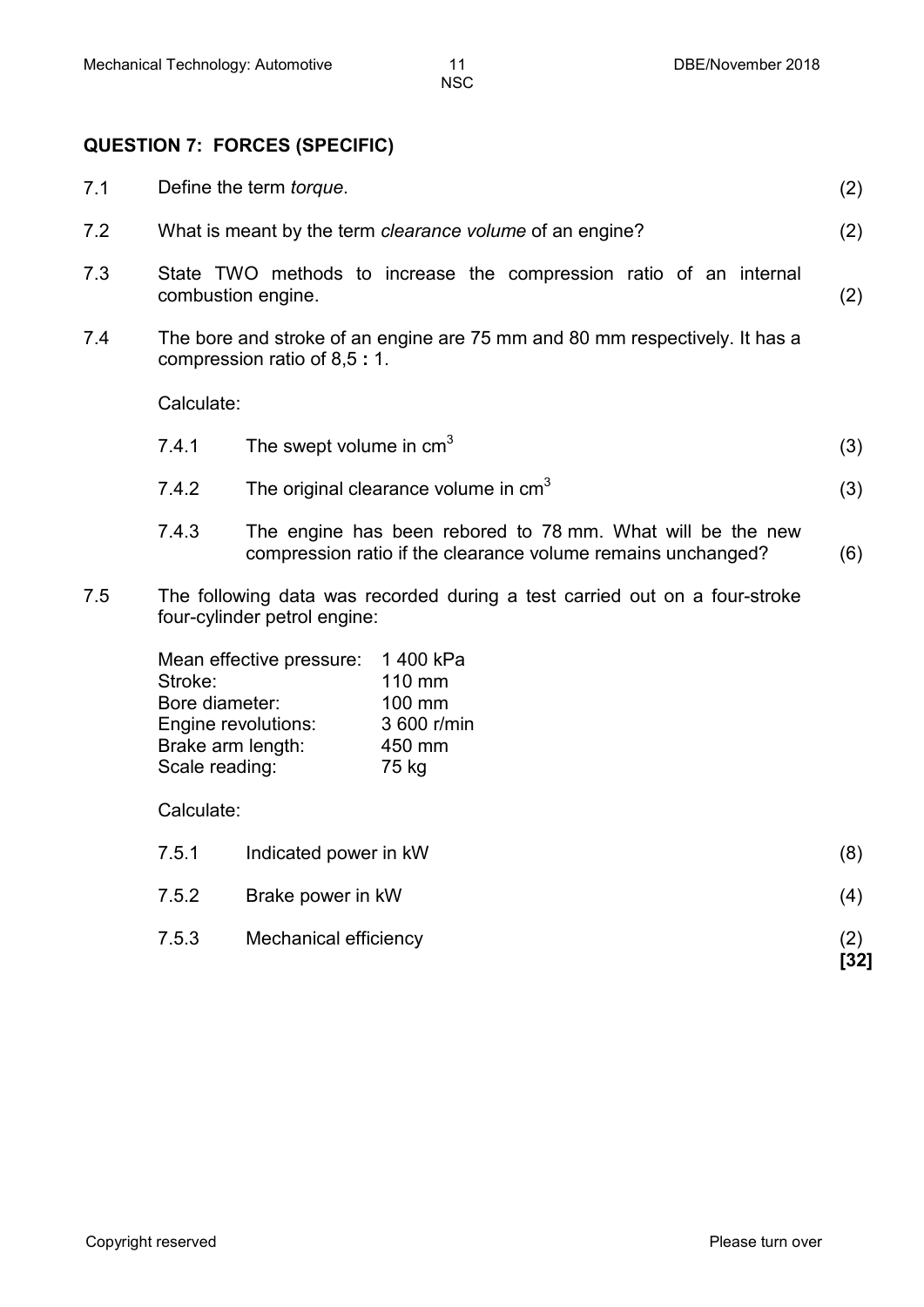## **QUESTION 8: MAINTENANCE (SPECIFIC)**

| 8.1 | Which gases are analysed with a gas analyser?                                                                                             | (1)         |
|-----|-------------------------------------------------------------------------------------------------------------------------------------------|-------------|
| 8.2 | State THREE manufacturer's specifications that must be obtained for a<br>specific engine when conducting a gas analysing test.            | (3)         |
| 8.3 | State TWO possible results observed when a cylinder leakage test is<br>conducted on an internal combustion engine.                        | (2)         |
| 8.4 | State TWO causes of cylinder leakages that can be determined when<br>conducting a cylinder leakage test on an internal combustion engine. | (2)         |
| 8.5 | Explain the procedures to be followed when conducting a compression test on<br>an internal combustion engine.                             | (6)         |
| 8.6 | Give TWO reasons for low oil pressure in an internal combustion engine.                                                                   | (2)         |
| 8.7 | Explain in point form how you conduct a cooling system pressure test.                                                                     | (7)<br>[23] |
|     | QUESTION 9: SYSTEMS AND CONTROL (AUTOMATIC GEARBOX) (SPECIFIC)                                                                            |             |

# 9.1 State TWO main differences between an *automatic gearbox* and a *manual gearbox*. (2)

- 9.2 State TWO advantages of an automatic gearbox. (2)
- 9.3 FIGURE 9.3 below shows a torque converter used in an automatic transmission. Answer the questions that follow.



**FIGURE 9.3**

- 9.3.1 State TWO functions of a torque converter. (2)
- 9.3.2 Label parts **A**–**E** of the torque converter. (5)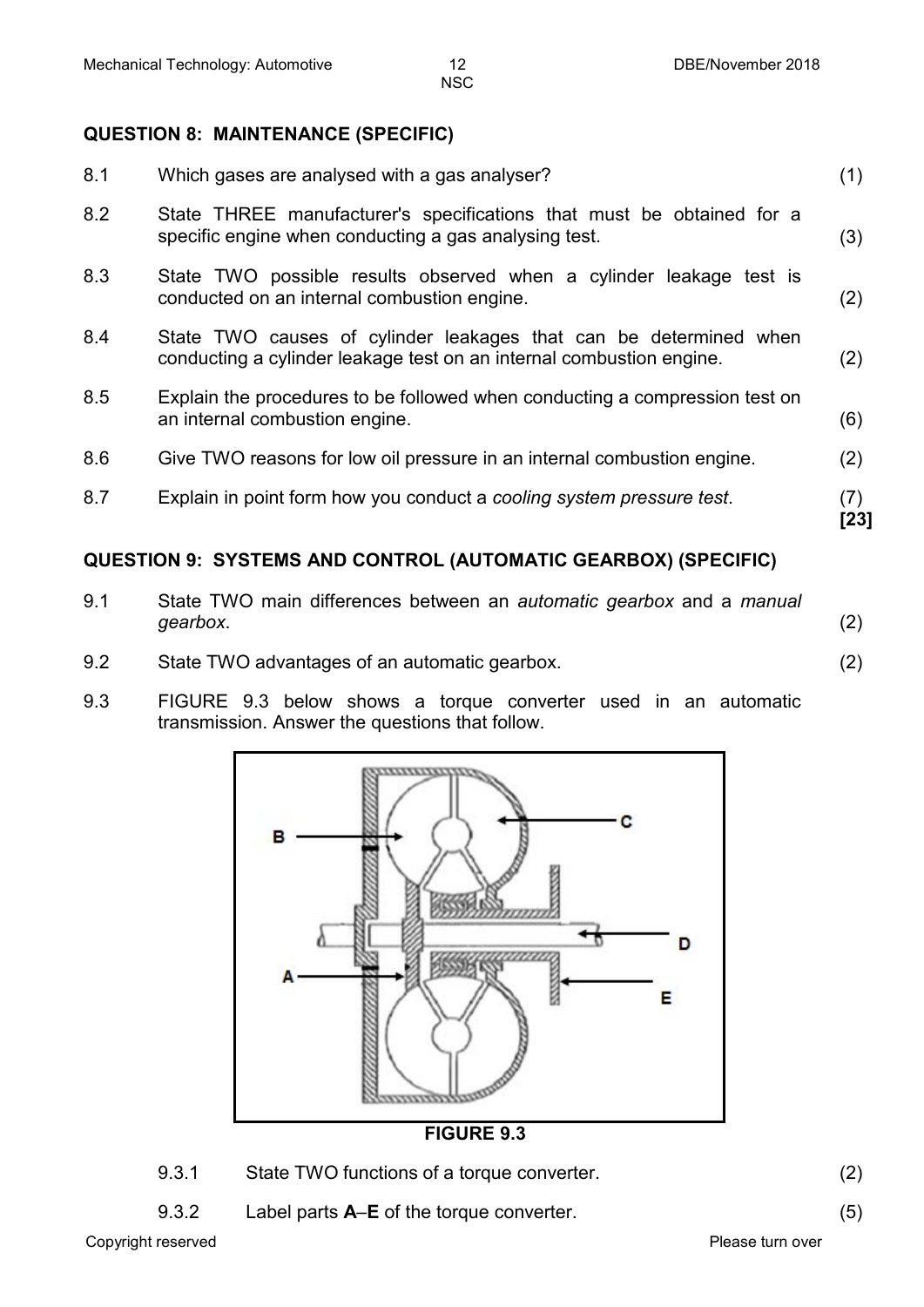**[18]**

NSC

- 9.4 State FIVE different gear drives that can be obtained with the help of a single epicyclic gear train. (5)
- 9.5 What is the purpose of gear ratios in the gearbox of a motor vehicle? (2)

#### **QUESTION 10: SYSTEMS AND CONTROL (AXLES, STEERING GEOMETRY AND ELECTRONICS) (SPECIFIC)**

- 10.1 State FIVE factors that need to be taken into account before any wheel alignment adjustments can be done. (5)
- 10.2 FIGURE 10.2 below shows a wheel alignment angle. Answer the questions that follow.



**FIGURE 10.2**

|      | 10.2.1 | Identify the wheel alignment drawing in FIGURE 10.2.                                                  | (2) |
|------|--------|-------------------------------------------------------------------------------------------------------|-----|
|      | 10.2.2 | Label A-G.                                                                                            | (7) |
|      | 10.2.3 | Define the wheel alignment angle, as indicated in FIGURE 10.2.                                        | (3) |
| 10.3 |        | Use a labelled sketch to show toe-out of the front wheels of a vehicle.                               | (3) |
| 10.4 |        | State the purpose of kingpin inclination.                                                             | (2) |
| 10.5 |        | State TWO chemical processes on which the operating principle of the<br>catalytic converter is based. | (1) |
| 10.6 |        | Describe the purpose of the speed-control system fitted to a motor vehicle.                           | (2) |
|      |        |                                                                                                       |     |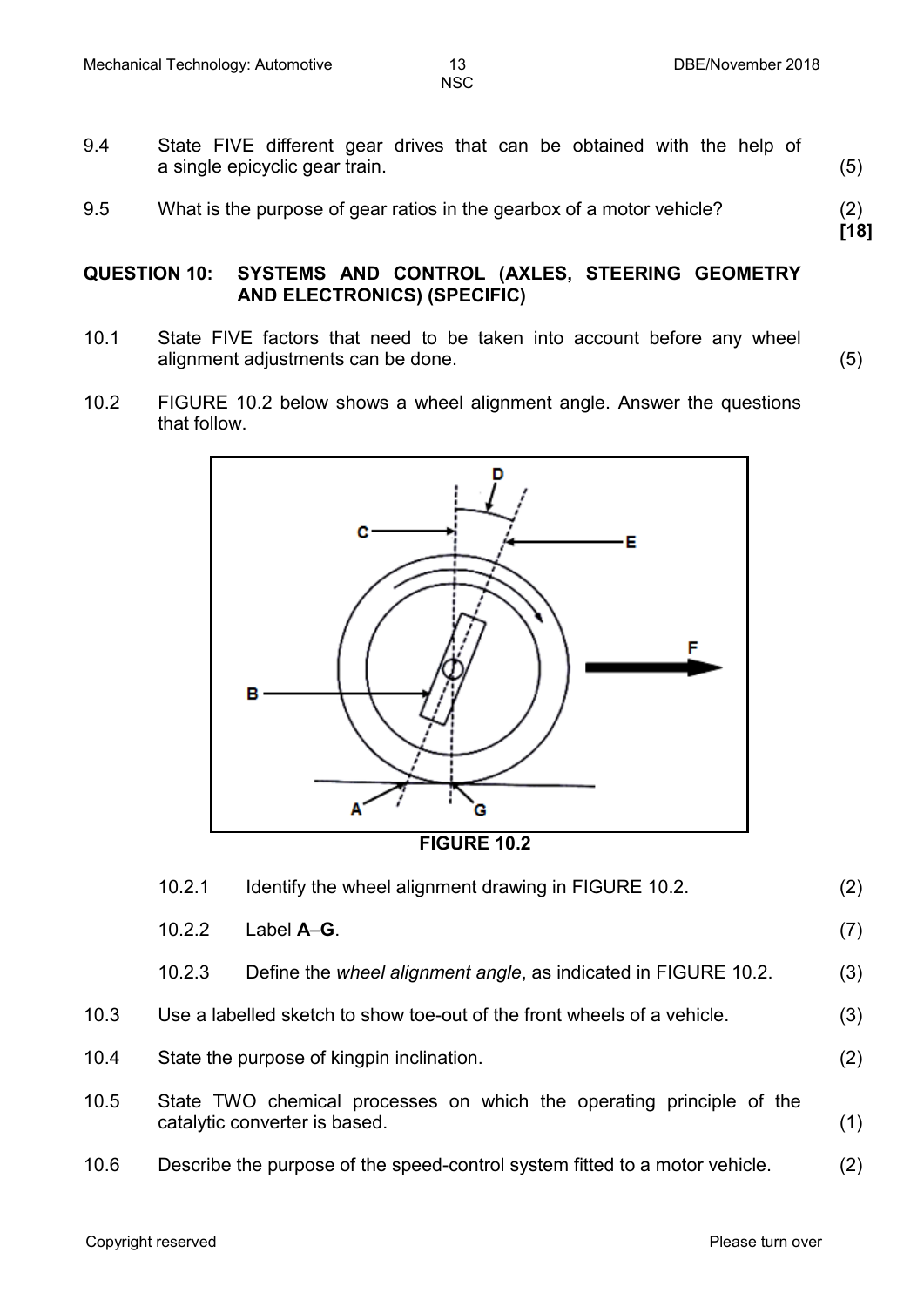|       | TOTAL:                                                                                                 | 200         |
|-------|--------------------------------------------------------------------------------------------------------|-------------|
| 10.11 | State the function of the rotor assembly in an alternator.                                             | (1)<br>[32] |
| 10.10 | State ONE function of the stator and stator windings in an alternator.                                 | (1)         |
| 10.9  | State TWO methods to increase the output frequency of an alternator to<br>increase the current output. | (2)         |
| 10.8  | What is the purpose of the pressure regulator in the fuel system of a motor<br>vehicle?                | (1)         |
| 10.7  | State TWO advantages of the speed-control system fitted to a motor vehicle.                            | (2)         |